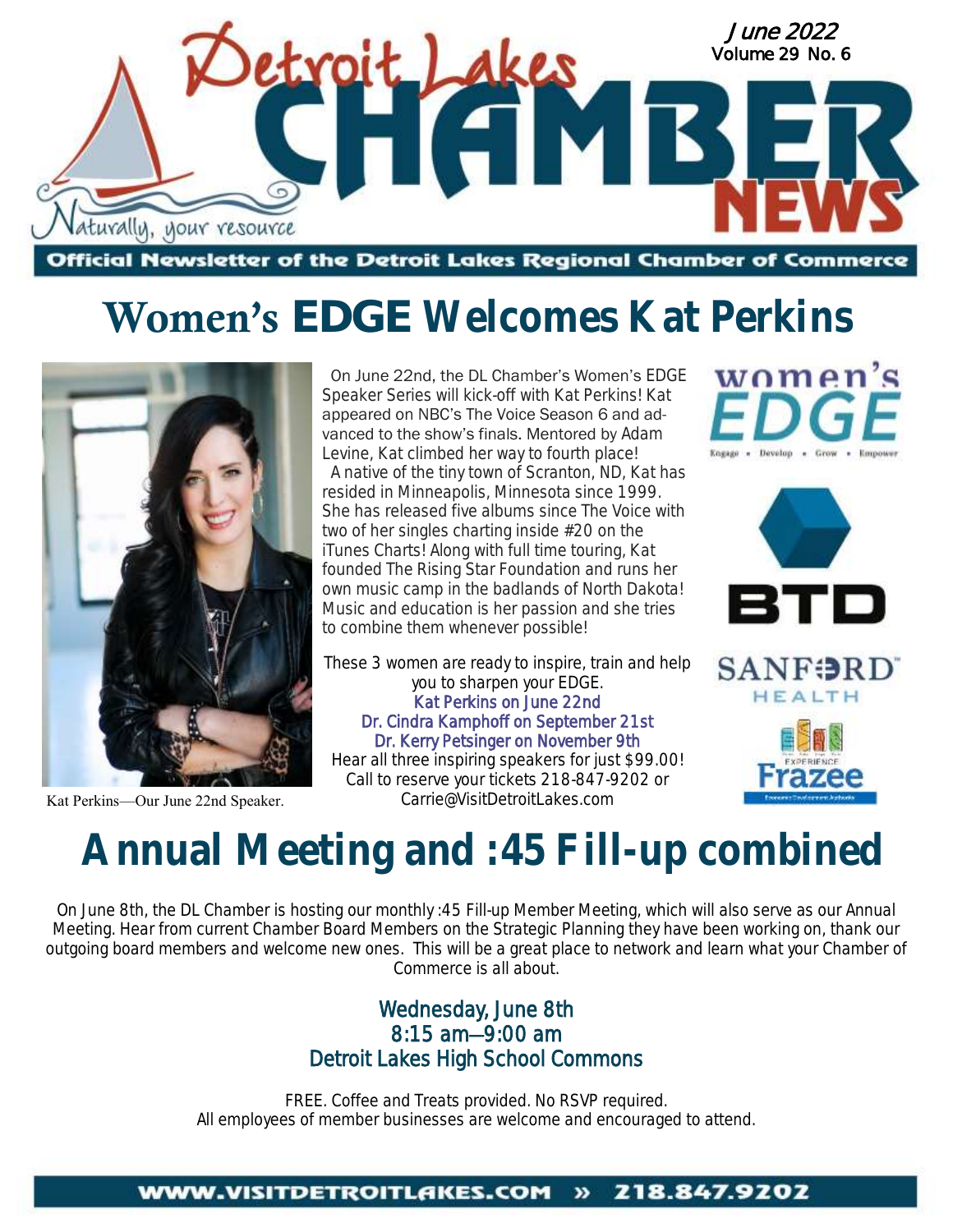The Mission of the Detroit Lakes Regional Chamber of Commerce is to advance a vibrant business and tourism economy through service, advocacy, networking and innovation.

### We're Working for You:

| April 2022                   | $\vert \vert$ ) |
|------------------------------|-----------------|
| Walk-Ins<br>$\bullet$        |                 |
| 130                          | 432             |
| Phone Calls                  |                 |
| 258                          | 1,097           |
| <i>Vicitor</i> Cuidec Mailed |                 |

- Visitor Guides Mailed 707 1,767
- Website Sessions 12,803 104,100

Online newsletter at: https:// www.visitdetroitlakes.com/ chamber/newsletter

### **HR Connect**

Join us Thursday June 2, 2022; 8:15 - 9:30 AM for the monthly HR Connect. We will be meeting at the Chamber Office.



This month's topic: Seasonal Employees.

HR Connect is perfect for HR professionals, business owners and managers. We discuss human resource topics, share best practices and review data to help attract, retain and grow an excellent workforce for the lakes region!

## **4th of July Fireworks**

Do you remember the DL 4th of July Fireworks in 2021? We increased our show

budget and added 2 more barges to shoot from the middle of Little Detroit Lake. The show was spectacular and we are ready to do it again! Watch your mailbox for a letter from our evet Chairmen and consider donating to the 2022 Fireworks. If you have any questions please feel free to call the Chamber Office.



Photo by Ann Marie Lacher 2021

## **Advertise in this newsletter**

~ Display ads can be placed for one month or save money be reserving your space for 6 or 12 months. For as little as \$35.00/month. Your ad can be the same for every issue or changed as often as you like. Space is limited.

~ Inserts: reserve your place in the next newsletter for your insert. \$160.00 (\$60 for non-profits) Space is limited so be sure to call ahead. Drop off 650  $\sim$  8½" X 11" inserts (can be double sided, but need to be on standard copy paper – no card stock). These must be at the Chamber Office by the 24th of the month.

The Chamber (USPS 699-170) is published monthly by the Detroit Lakes Regional Chamber of Commerce, 700 Summit Avenue, Detroit Lakes, MN 56501. Periodicals postage paid at Detroit Lakes, MN 56501-9998. POSTMASTER: Please send address changes to The Chamber, PO Box 348, Detroit Lakes, MN 56502-0348. Annual subscriptions \$15.00





**Commercial and Residential** Garbage Disposal. **Single-sort Recycling Services** 

> 218-849-1225 Locally owned since 1986



**(218) 846-1695 23 Years Experience** \*Rock chip repair \*Auto glass replacement \*Safety camera recalibration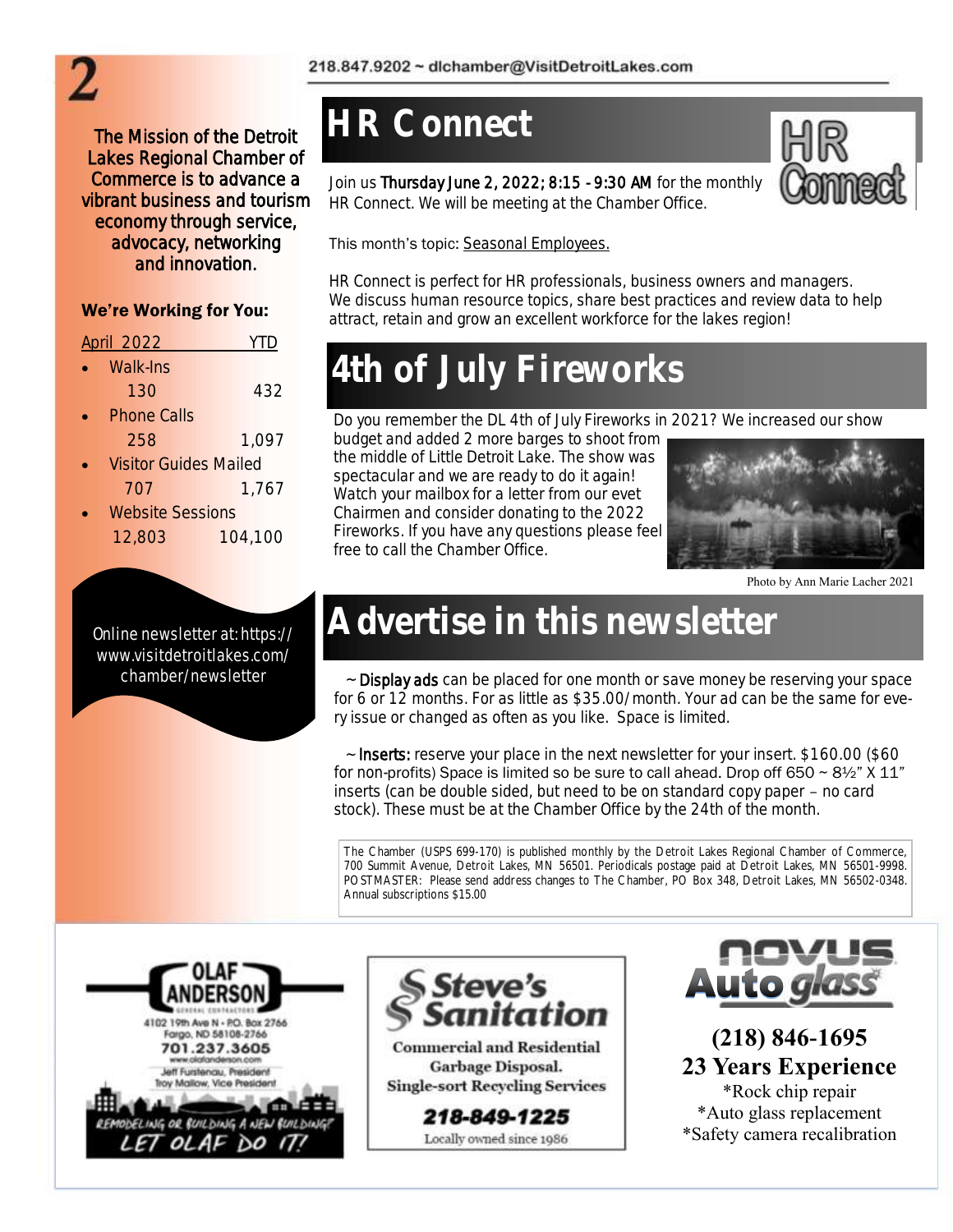### **Service Dogs in the Workplace**

Businesses: Here is your chance to learn more about how you can support those with service dogs, what are the legal requirements and ask the experts questions.

What: Seminar on service dogs in the workplace

When: Saturday June 11, 2022; 9:30 am to 10:30 am (or until Q & A ends)

Where: Community Room, Detroit Lakes Police Department—Summit Ave, DL

Who: Taught by Kirsten J. Hansen, Shareholder at Stich, Angell, Kreidler & Unke, P.A., full bio available at [www.stichlaw.com](http://www.stichlaw.com)

Why: Community Education and PAD Board of Directors Training

Bonus: Free Coffee and Donuts

Sponsored by Patriot Assistance Dogs, Detroit Lakes

Kirsten (Kit) Hansen is a labor attorney well versed in litigation. She understands the relationship between law as written by the legislative system regarding service dogs and businesses and the same laws as interpreted by the judicial system (case law). Patriot Assistance Dogs places high value on the support given to our program by the business community in Detroit Lakes. We would like to invite you to attend this free training seminar on current laws and litigation regarding service dogs.

Please RSVP to [info@padmn.org](mailto:info@padmn.org) or Linda at 218-841-4114.

### **Join your local Fire Department**

#### The DL Fire Department is actively recruiting firefighters to join our ranks.

Consider a career and earn a Pension with the DL Fire Department. For more information on the Paid, on-call Fire Fighter/Emergency Responder position go to [www.cityofdetroitlakes.com](http://www.cityofdetroitlakes.com) or scan the QR code.



Want to see what it is all about STOP DOWN to the Fire Station on the FIRST Wednesday of each month 6:00-7:00 pm for a Recruitment Open House. We'll train you at no cost to you. No experience necessary. All you need is the drive to help your community!

**73% OF DISENGAGED EMPLOYEES ARE ACTIVELY LOOKING FOR JOBS** 

> Download The **Guide For FREE!**





#### As a member of the DL Chamber, your business takes DL Chamber Bucks!

~ CHAMBER BUCKS are actual checks from the DL Chamber issued to your business. Any DL Chamber member can accept CHAMBER BUCKS.

~ Put CHAMBER BUCKS in your cash register and treat them like other checks in your bank deposit.

~ CHAMBER BUCKS are not meant to be redeemed for cash, however, practice good customer relations and give change as you would for other checks written over the amount of purchase.

~ CHAMBER BUCKS are being used by businesses and individuals in the community for gifts, incentives, bonuses, promotional prizes, special event drawings and more. Keep their gift excitement going by making it easy for them to redeem their DL CHAMBER BUCKS.

Thank you to **First Security** Bank, Bremer Bank and Wells Fargo Bank for supporting this program for over 30 years!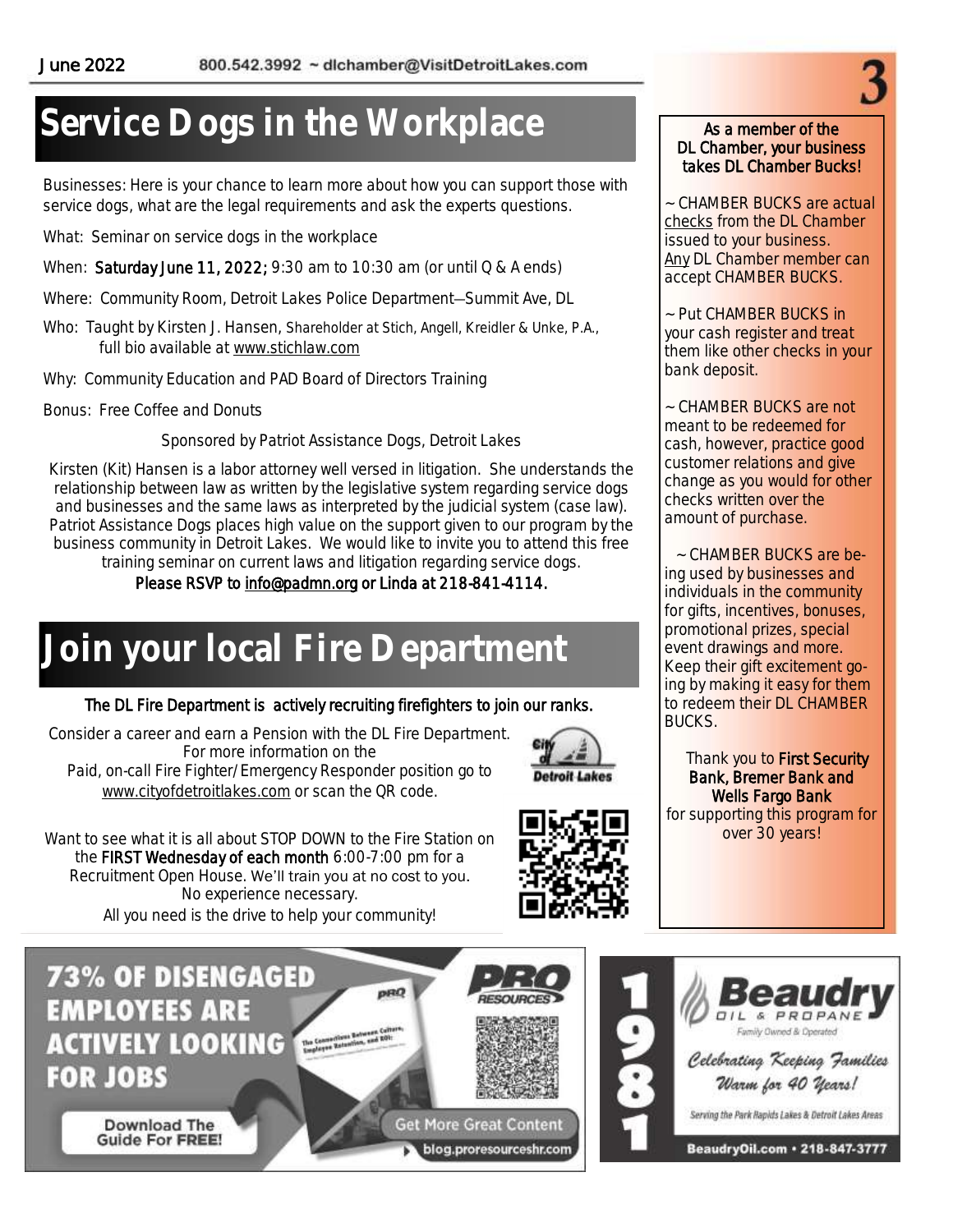

## **Ribbon Cuttings in May**



Chamber Ambassadors participated in a Ribbon Cutting at HomeSmart Adventure Realty, Robb Johnson, Broker/ Owner. The new realty company is located at 1012 Washington Avenue. They are a full service real estate sales Office. Stop in and see Robb or agents Jamie Swenson or Carrie Wirth.



Ambassadors were also at the Ribbon Cutting for Laker Transitions, which is part of the Detroit Lakes Public Schools. The building is located at 1104 West River Road. Laker Transitions provides training and job readiness skills for special needs students after they graduate from Detroit Lakes High School.



JQ Clothing celebrated their one year Anniversary in Detroit Lakes with a Ribbon Cutting. A women's clothing and home décor boutique, they offer an eclectic array of items for you and your home as well as gift items. The store is located at 825 Washington Avenue.

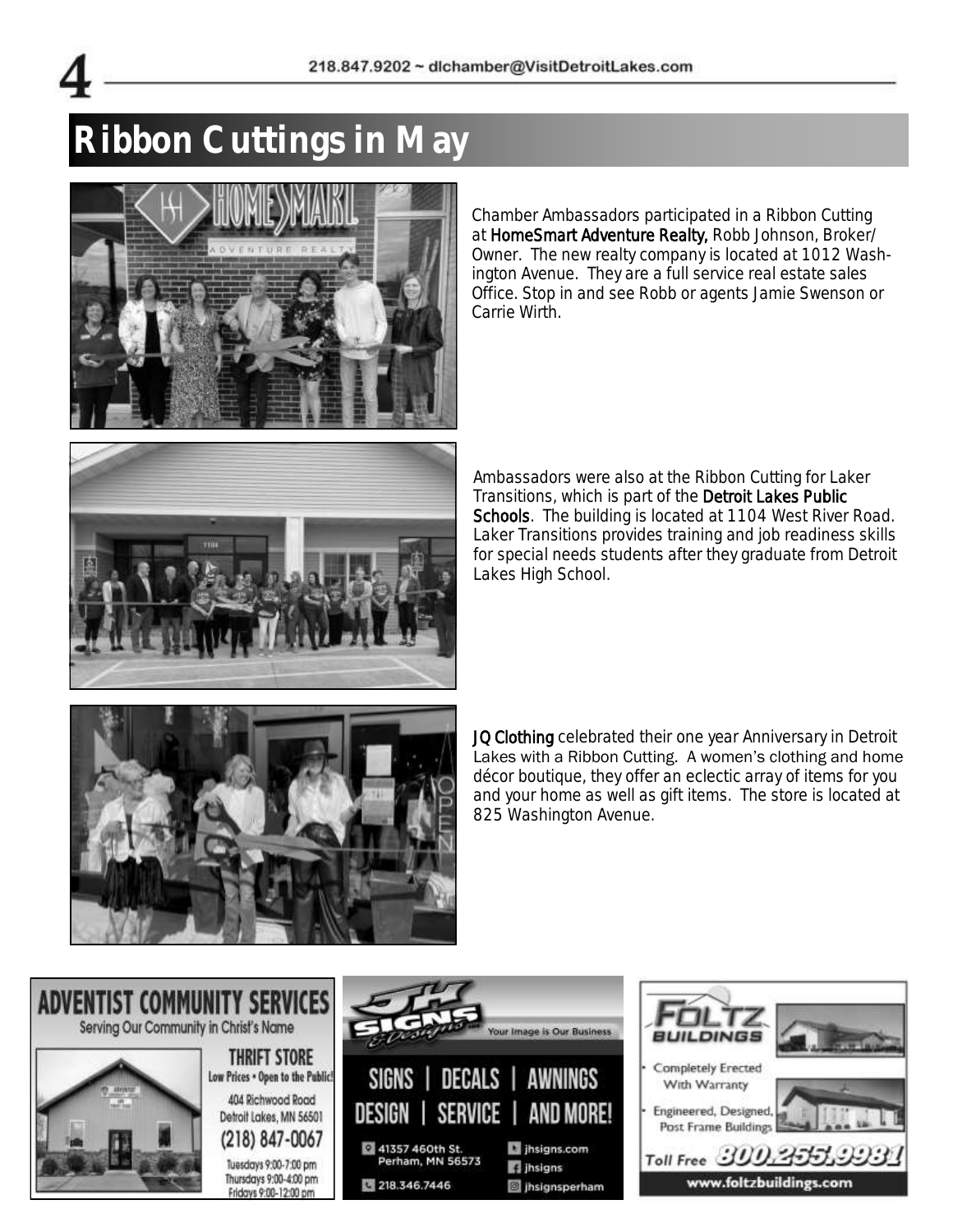### **Ambassador Visits in May**



(Left) Ambassadors making visits in May were Peggy Akers, Caroll Clark, Carrie Johnston & Terrel Davison.

(Right) Caroll Clark presented a First Dollar of Profit to Dr. Stephen Kunz, owner of Kunz Chiropractic. His office is located at 714 Lake Avenue, Suite 104.





(Left) Peggy Akers presented a First Dollar of Profit to Tyler DeWitt, owner of Detroit Lakes Repair. The shop is located at 1707 Tower Road, Unit 1, DL.

(Right) Alex Lindsay and Natalie Franklin received a First Dollar of Profit for Al's Barbershop located at 117 Graystone Plaza.





**Tickets now on sale! \$99 for All 3 Speakers. 218-847-9202**

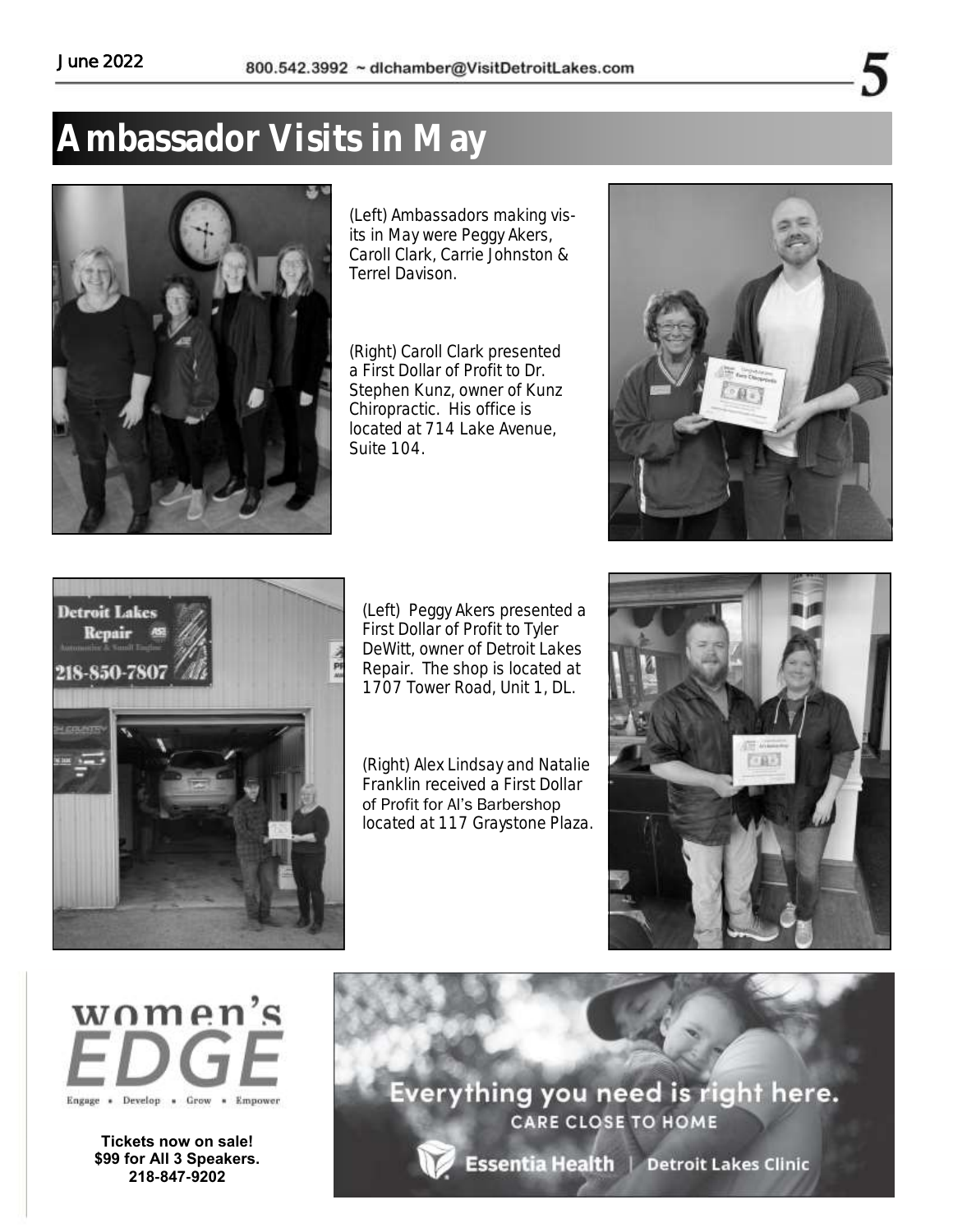Adding new products or services?

Looking to sell/transfer your business?

### SCORE can help!

SCORE Prairie and Lakes offers free and confidential counseling to start-up businesses and existing small businesses that seek advice.

Connect with a local SCORE mentor to get free small business advice.





prairieandlakes.score.org

## New business idea? | MN Frontline Worker Pay Update

### To employers: Notice requirement for employers

No later than 15 days after the Frontline Worker Pay application period is opened, anticipated for June 8, 2022, employers in a frontline sector must provide notice, in a form approved by the commissioner of the Minnesota Department of Labor and Industry, advising all current workers who may be eligible for payments of the assistance potentially available to them and how to apply for benefits.

An employer must provide notice using the same means the employer uses to provide other work-related notices to employees. This notice must be at least as conspicuous as:

- posting a copy of the notice at each worksite where workers work and where the notice may be readily observed and reviewed by all workers working at the site; or
- providing a paper or electronic copy of the notice to all workers.

The approved employer notice and information about qualifying frontline sectors will be available at [frontlinepay.mn.gov](http://www.frontlinepay.mn.gov) as soon as the application dates are finalized.

Join the informational webinar June 3rd www.dli.mn.gov/fwp-webinar



**Sanford Detroit Lakes Clinic** 

Growing with the needs of the community

> **SANFORD** HEALTH



ORUM

 $(218) 847.0698$ 

www.forumprinting.com

fcpinfo@forumprinting.com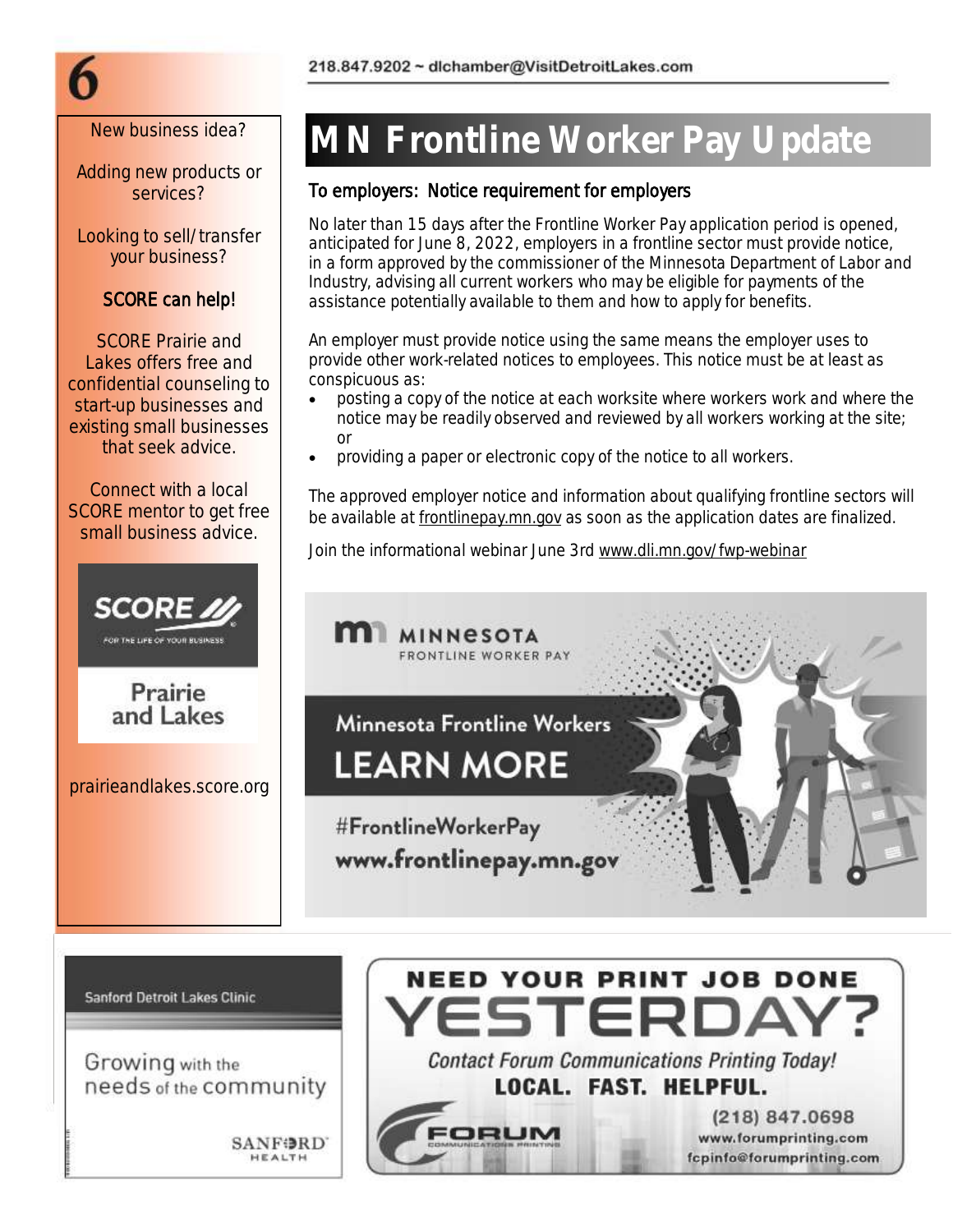## **Welcome New Member**

#### Green Leaf Outdoor Recreation

Alison Tischer, Owner Park Rapids, MN 56470 320-808-9899 E: Alison@greenleafoutdoorrecreation.com www.greenleafoutdoorrecreation

We sell and install Tree Frog Wooden Playsets, Ryval Hoops and Ironclad Basketball Hoops.

Melcome

### **Member Renewals**

Thanks to the following members who have renewed their DL Chamber membership from April 26—May 25, 2022. Chamber memberships renew throughout the entire year. For a complete list of members see business.visitdetroitlakes.com/list

Becker County Sportsmen's Club Cormorant Pub Culligan Water Detroit Lakes Public Library Drake Counseling Services Feldt Plumbing & Excavating

Kalil, Terry Kelly Services Meadow Lake Campsite Northland Painting & Drywall Verizon BeMobile—West Wagoner Portrait Studio

### **Member News**

R&G Subaru recently donated \$24,000 to the DL Lincoln Education Center and Detroit Lakes Public Schools as a part of the Subaru Share the Love Campaign.

Bell Bank of DL welcomes Nate Hunter as Vice President and Ag Commercial Lender.

### **Contact your local legislators**

#### Senator Amy Klobuchar (DFL)

202.224.3244 senator.klobuchar@senate.gov

### Senator Tina Smith (DFL)

202.224.5641 scheduling@smith.senate.gov

#### Michelle Fischbach (R)

7th District US House 202 225-2165 or 218-616-2802

Paul Utke (R) Senate 2 218-255-1131

#### Kent Eken (DFL)

Senate 4 651.296.3205 Sen.kent.eken@senate.mn

### Steve Green (R)

House 2B 651.296.9918 rep.steve.green@house.mn

### Paul Marquart (DFL)

House 4B 651.296.6829 rep.paul.marquart@house.mn

#### For more information go to www.gis.leg.mn





825 Washington Ave Detroit Lakes, MN Monday - Saturday 10am - 6pm

JQ Clothing Co. offers an Q Clothing Co. offers an<br>clectic gathering of style<br>for you and your home<br>ong with great gift items! -----------------------------Stop in and see us in the ərby Flats building right on Washington

Code CHAMBERLY for U.S. of **MONUMENT** *<u>Side Contractor Contractor</u>*